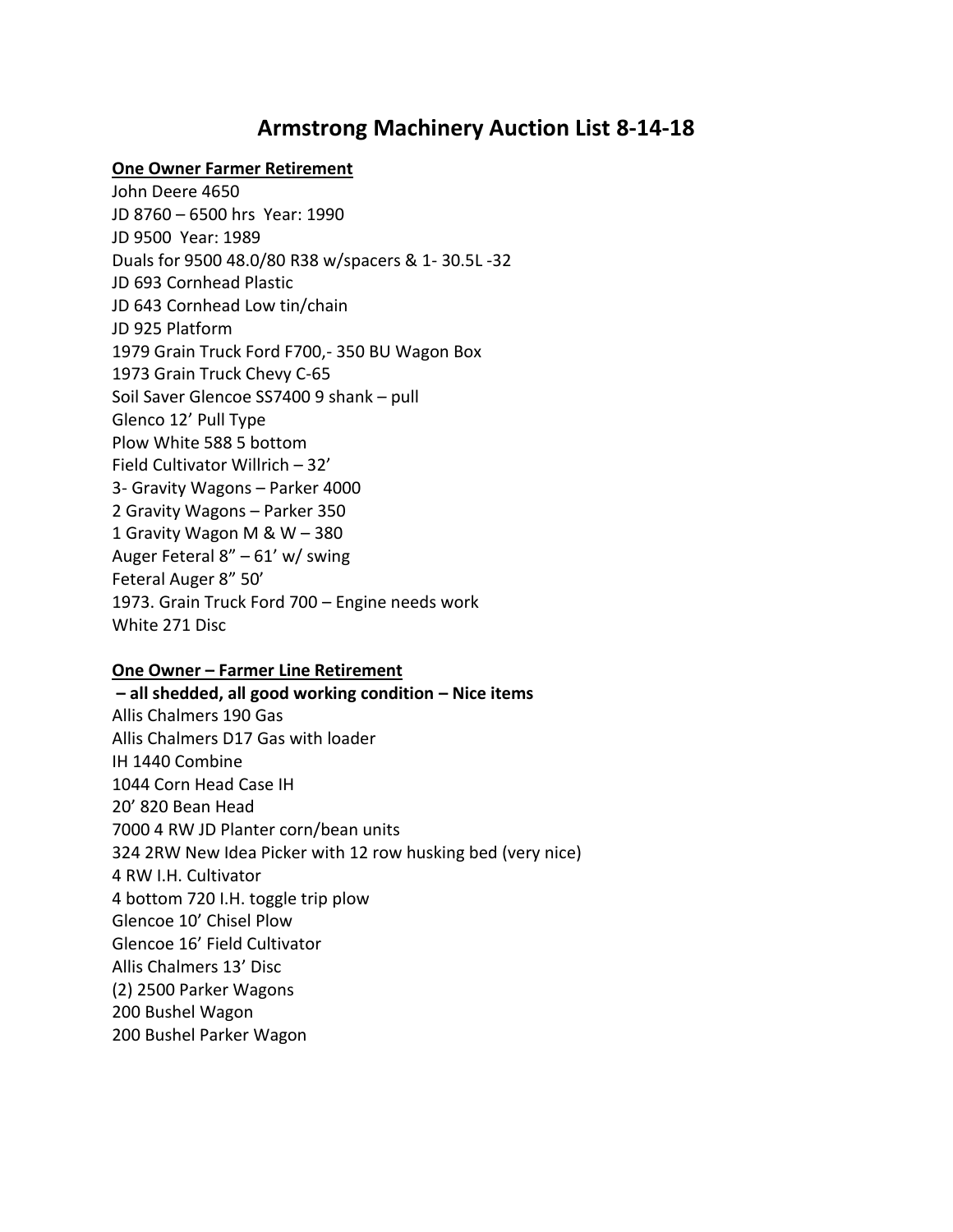#### **COMBINES / HEADS**

JD 9400 Combine 2300 eng. hours sep. 1614 sep. hrs. (2nd owner very nice) 2188 IH Combine 4k eng hrs 3k sep hrs afx rotor chopper rock trap – 1k hrs on the new motor JD 6620 Combine 1980, 2899 hrs JD 7720 Combine 1981, 3600 hrs J.D. 693 Poly Cornhead (1 owner) JD 843 Corn Head IH 1083 Corn Head IH 863 Corn Head IH 943 Corn Head JD 443 Corn Head JD 444 Corn Head (2) JD 220 Flex Heads JD 920 Flex head with transports JD 216 Flex Head 25' header trailer for J.D. Head 25' Header Trailer

### **TRACTORS / LOADERS**

JD 4630 w/ Duals JD 4840 18.4 x 42 tires – duals, weights 78xx hrs JD 2940 Tractor FWA, Allied Loader Westendorf High Lift Loader J.D. 644 B End Loader I.H. 6788 (2+2) Tractor

### **FALL / SPRING TILLAGE**

JD 120 Stalk Cutter 8rn Balzer Stalk cutter JD 230 Disc 22' White 435 Disc Chisel 9 shank I.H. 14 7 Shank Ripper J.D. 510 5 Shank Ripper JD 1010 22.5' field cultivator (2) DMI 730 B Ripper JD 1100 Mounted Field Cultivator IH 720 4 x 18 Plow Auto Reset JD 980 24.5' field cultivator – walking tandems C.I.H. 24' 3900 Disk with harrow Case 18' Disc Case IH 530 B Disc Ripper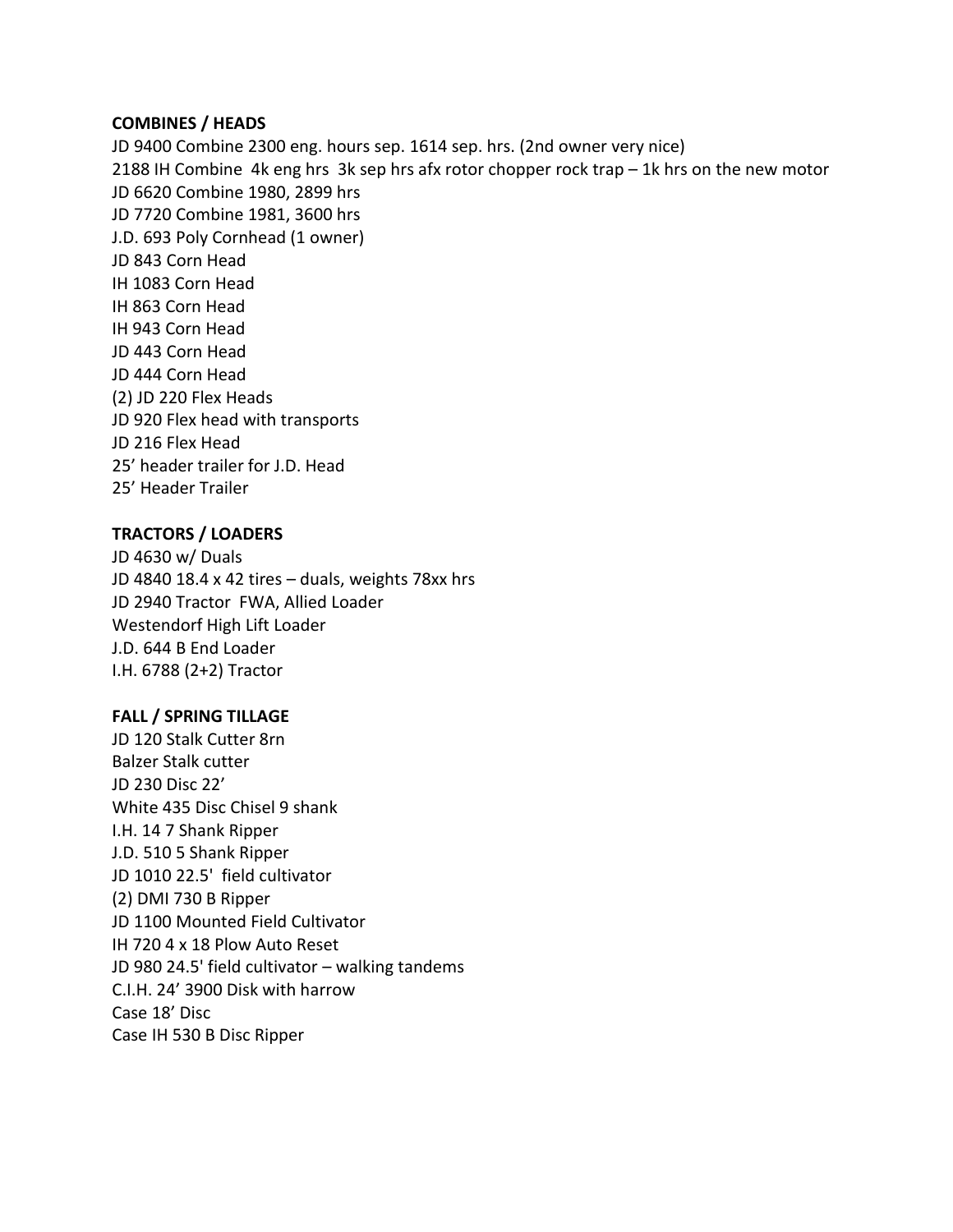#### **SKID LOADERS / TRAILERS / WAGONS**

JD 317 Skid loader Cab, Air, Heat, 2200 hrs. 642 Bobcat Schwiess Skid Loader Trailer 12' – no title 1998 Redi Haul Trailer 16' Deck – 3' beaver tail – 8000lb axels 1997 Felling Pan type trailer – 14' deck – 6000 lb Axles Miller Pro 5300 Silage Wagon w/ Miller Pro 15 ton Running Gear 2- Parker 300 Bushel wagons 2- 400 bushel M&W Wagons

#### **MISC.**

Gehl Feed Grinder A.W. 425 Grinder Mixer A.W. 450 Grinder Mixer 2- Schweiss Snowblowers 8- New (H) 8' Cement Bunks New Holland F-62B Silage Blower JD AC-2000EH Power Washer Case IH/ Concorde 1100 Air Cart 60' 3pt Spray boom – manual fold w/ saddle tanks Flatbed off of 99 Chevy 3500 2011 Westfield Auger 13" x 81' Hyd. Lift/hyd. Swing Hopper Stout Rock Bucket/Brush Grapple Combo HD72-3 Open-End w/ Skid steer quick Hitch – **New**  Stout Tree & Post Puller w/ Skid steer Quick Attach – **New**  Buler Farm King 6' Finish Mower Case I.H. 900 8 row Narrow Trailing Corn planter w/ Chem. Boxes / Corn & Bean units 4' spruce trees 50' Bale Conveyor Wood Bat Wing Mower Hardi Tandem Axle Sprayer 6' Woods Mower (3 Pt.)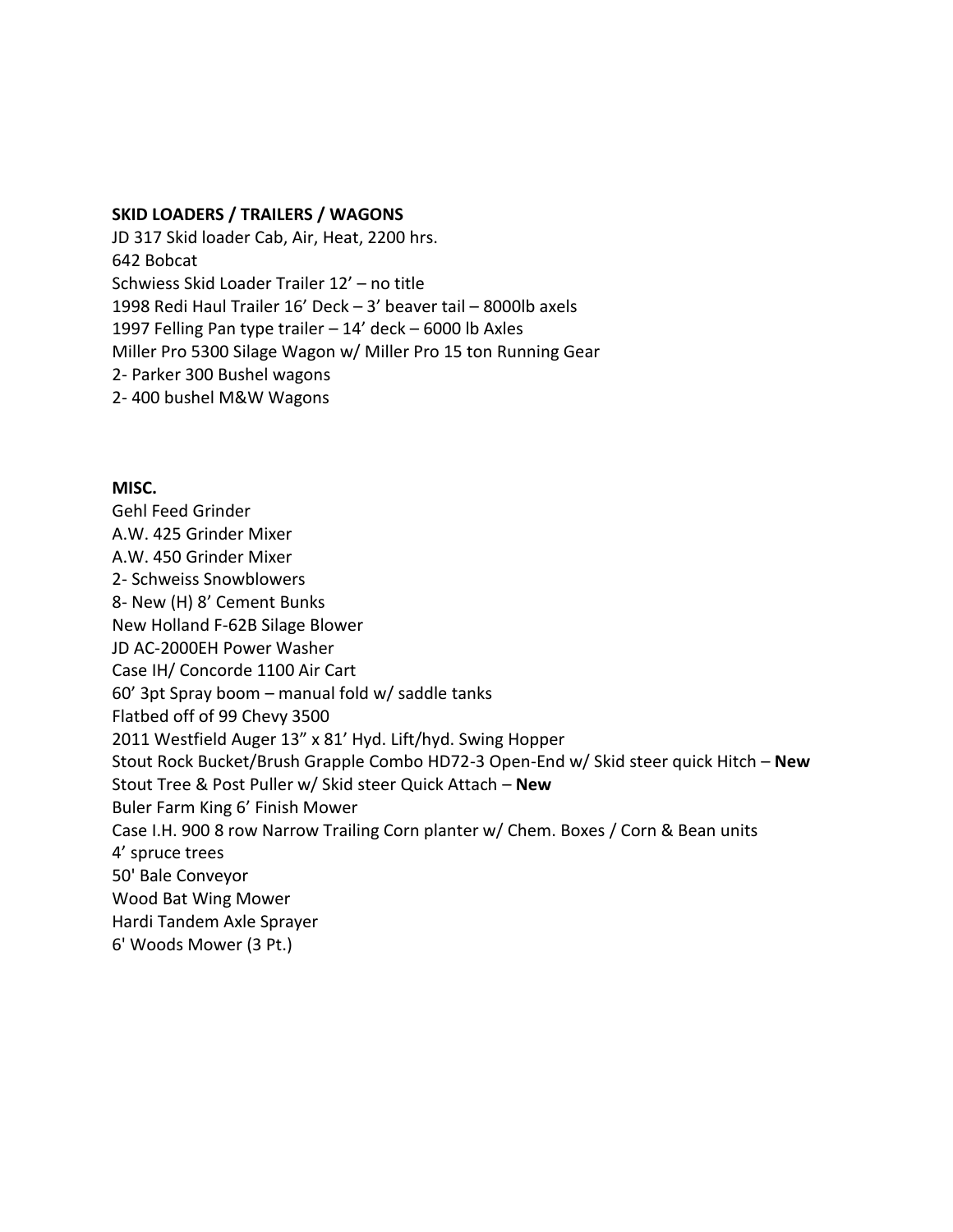# **Armstrong Machinery Auction List 8-14-18**

## **Additional Consignments**

# **Large Sale (Yard will be full)**

1988 Ford L9000 Grain Truck

26' Wilson Trailer

1997 GMC C-Series Dump Truck

Pickup snow blades

3 pt. Snowblowers

White 435 Disc Chisel

JD 1100 Field Cultivator

Farmhand Tub Grinder

Tebben V-Ripper

Westfield 13" x 71' Auger (nice)

Head Trailers

Wagons

130 (20' Cont. Fence) new

20 5x12 Panels new

2 Gehl 980 Silage Wagons Sharp

Grinder Mixers

Corn Heads Bean Heads

Balzer 8RN Stalk Cutter

JD 6 Row narrow 7000 Planter

JD 714 Silage Wagon

Badger Silage Wagon

JD 444 Corn Head